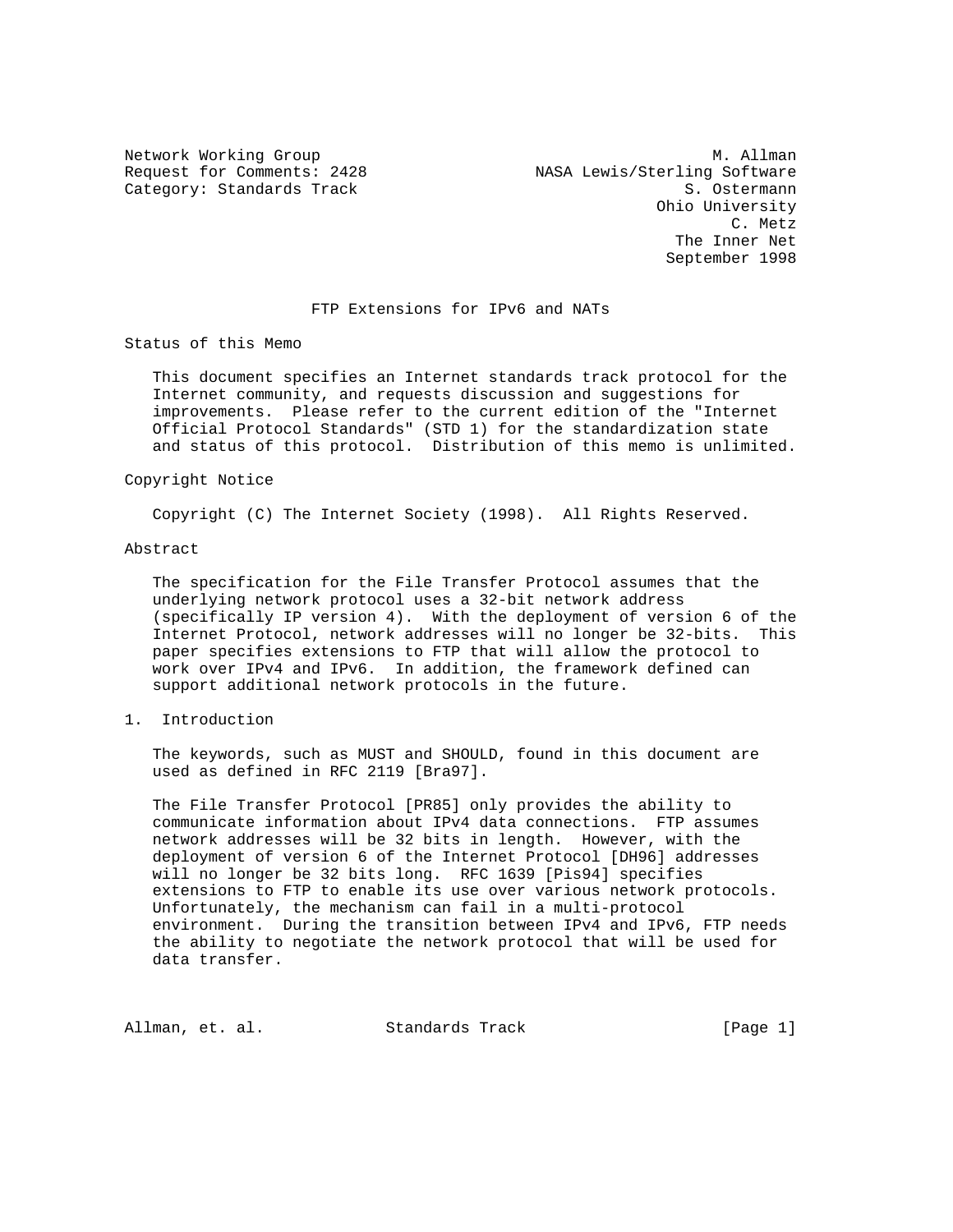This document provides a specification for a way that FTP can communicate data connection endpoint information for network protocols other than IPv4. In this specification, the FTP commands PORT and PASV are replaced with EPRT and EPSV, respectively. This document is organized as follows. Section 2 outlines the EPRT command and Section 3 outlines the EPSV command. Section 4 defines the utilization of these two new FTP commands. Section 5 briefly presents security considerations. Finally, Section 6 provides conclusions.

2. The EPRT Command

 The EPRT command allows for the specification of an extended address for the data connection. The extended address MUST consist of the network protocol as well as the network and transport addresses. The format of EPRT is:

EPRT<space><d><net-prt><d><net-addr><d><tcp-port><d>

 The EPRT command keyword MUST be followed by a single space (ASCII 32). Following the space, a delimiter character (<d>) MUST be specified. The delimiter character MUST be one of the ASCII characters in range 33-126 inclusive. The character "|" (ASCII 124) is recommended unless it coincides with a character needed to encode the network address.

 The <net-prt> argument MUST be an address family number defined by IANA in the latest Assigned Numbers RFC (RFC 1700 [RP94] as of the writing of this document). This number indicates the protocol to be used (and, implicitly, the address length). This document will use two of address family numbers from [RP94] as examples, according to the following table:

| AF Number Protocol |                                       |  |  |
|--------------------|---------------------------------------|--|--|
|                    |                                       |  |  |
|                    | Internet Protocol, Version 4 [Pos81a] |  |  |
|                    | Internet Protocol, Version 6 [DH96]   |  |  |

 The <net-addr> is a protocol specific string representation of the network address. For the two address families specified above (AF Number 1 and 2), addresses MUST be in the following format:

|  | AF Number Address Format       | Example                  |
|--|--------------------------------|--------------------------|
|  |                                |                          |
|  | dotted decimal                 | 132.235.1.2              |
|  | IPv6 string<br>representations | 1080::8::800::200C::417A |
|  | defined in [HD96]              |                          |

| Allman, et. al.<br>Standards Track | [Page 2] |  |  |
|------------------------------------|----------|--|--|
|------------------------------------|----------|--|--|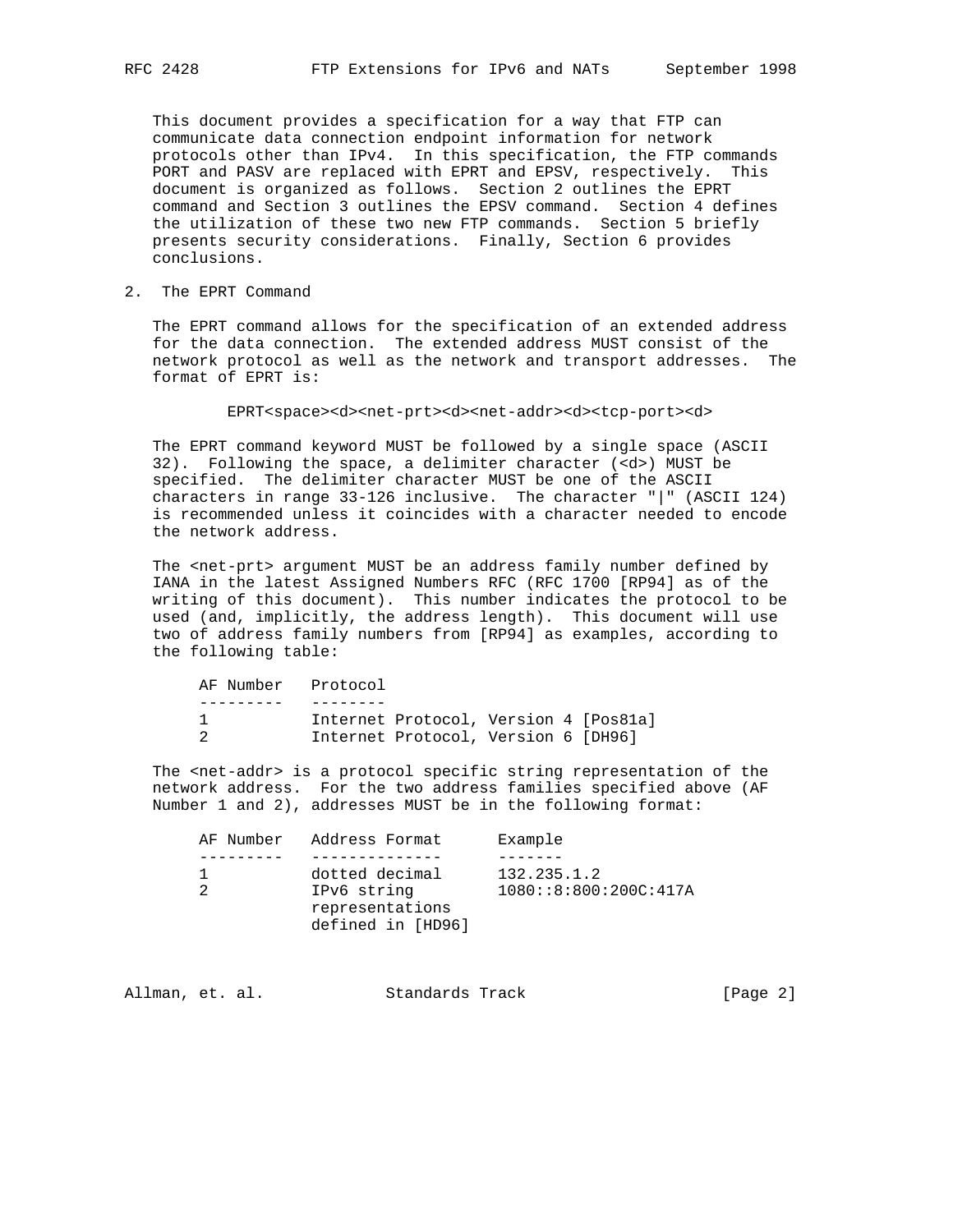The <tcp-port> argument must be the string representation of the number of the TCP port on which the host is listening for the data connection.

The following are sample EPRT commands:

 EPRT |1|132.235.1.2|6275| EPRT |2|1080::8:800:200C:417A|5282|

 The first command specifies that the server should use IPv4 to open a data connection to the host "132.235.1.2" on TCP port 6275. The second command specifies that the server should use the IPv6 network protocol and the network address "1080::8:800:200C:417A" to open a TCP data connection on port 5282.

 Upon receipt of a valid EPRT command, the server MUST return a code of 200 (Command OK). The standard negative error code 500 and 501 [PR85] are sufficient to handle most errors (e.g., syntax errors) involving the EPRT command. However, an additional error code is needed. The response code 522 indicates that the server does not support the requested network protocol. The interpretation of this new error code is:

 5yz Negative Completion x2z Connections xy2 Extended Port Failure - unknown network protocol

 The text portion of the response MUST indicate which network protocols the server does support. If the network protocol is unsupported, the format of the response string MUST be:

 $\epsilon$  stating that the network protocol is unsupported>  $\setminus$ (prot1,prot2,...,protn)

 Both the numeric code specified above and the protocol information between the characters '(' and ')' are intended for the software automata receiving the response; the textual message between the numeric code and the '(' is intended for the human user and can be any arbitrary text, but MUST NOT include the characters '(' and ')'. In the above case, the text SHOULD indicate that the network protocol in the EPRT command is not supported by the server. The list of protocols inside the parenthesis MUST be a comma separated list of address family numbers. Two example response strings follow:

 Network protocol not supported, use (1) Network protocol not supported, use (1,2)

Allman, et. al. Standards Track [Page 3]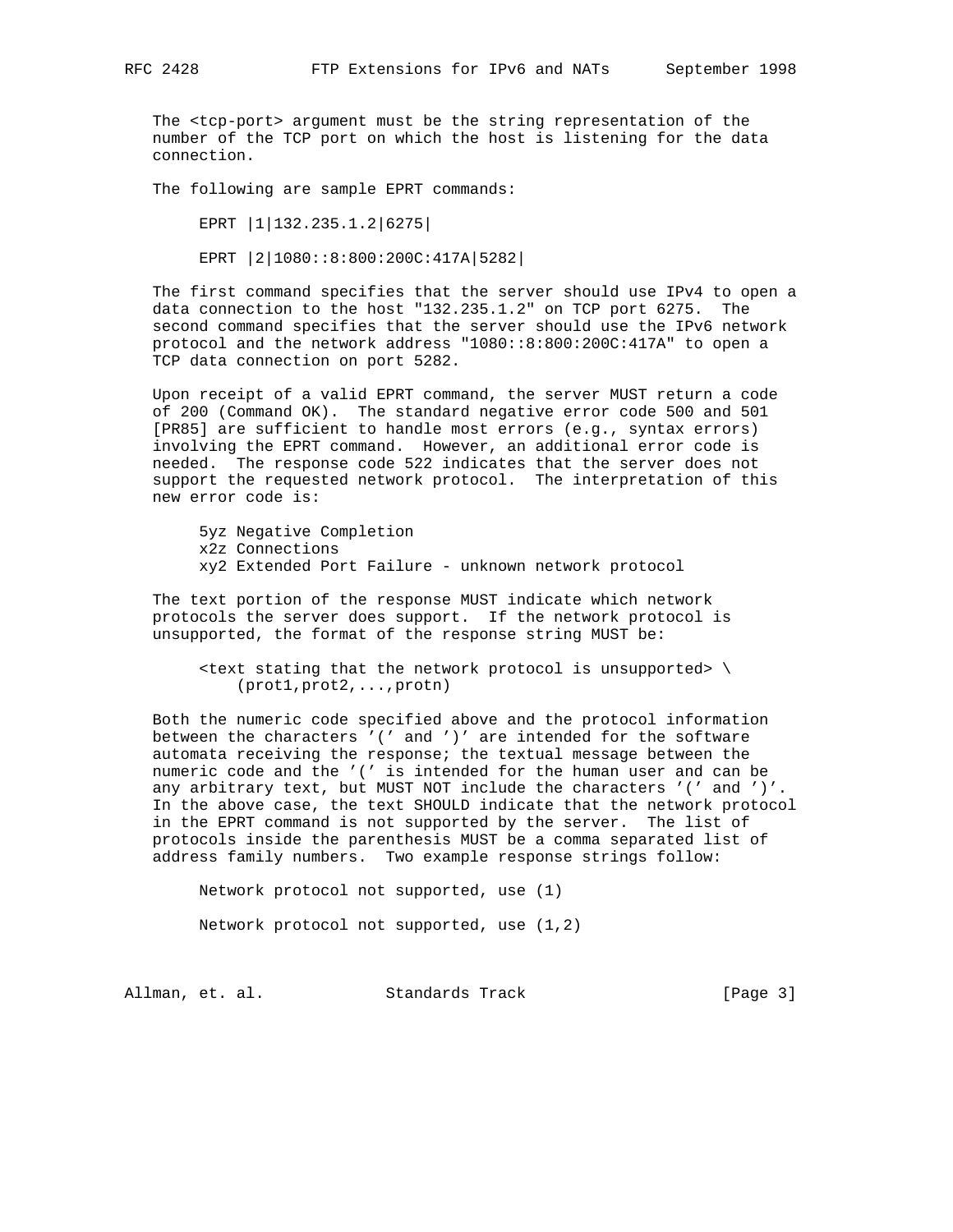3. The EPSV Command

 The EPSV command requests that a server listen on a data port and wait for a connection. The EPSV command takes an optional argument. The response to this command includes only the TCP port number of the listening connection. The format of the response, however, is similar to the argument of the EPRT command. This allows the same parsing routines to be used for both commands. In addition, the format leaves a place holder for the network protocol and/or network address, which may be needed in the EPSV response in the future. The response code for entering passive mode using an extended address MUST be 229. The interpretation of this code, according to [PR85] is:

 2yz Positive Completion x2z Connections xy9 Extended Passive Mode Entered

The text returned in response to the EPSV command MUST be:

 $\epsilon$  -text indicating server is entering extended passive mode>  $\setminus$ (<d><d><d><tcp-port><d>)

 The portion of the string enclosed in parentheses MUST be the exact string needed by the EPRT command to open the data connection, as specified above.

 The first two fields contained in the parenthesis MUST be blank. The third field MUST be the string representation of the TCP port number on which the server is listening for a data connection. The network protocol used by the data connection will be the same network protocol used by the control connection. In addition, the network address used to establish the data connection will be the same network address used for the control connection. An example response string follows:

Entering Extended Passive Mode (|||6446|)

 The standard negative error codes 500 and 501 are sufficient to handle all errors involving the EPSV command (e.g., syntax errors).

 When the EPSV command is issued with no argument, the server will choose the network protocol for the data connection based on the protocol used for the control connection. However, in the case of proxy FTP, this protocol might not be appropriate for communication between the two servers. Therefore, the client needs to be able to request a specific protocol. If the server returns a protocol that is not supported by the host that will be connecting to the port, the

Allman, et. al. Standards Track (Page 4)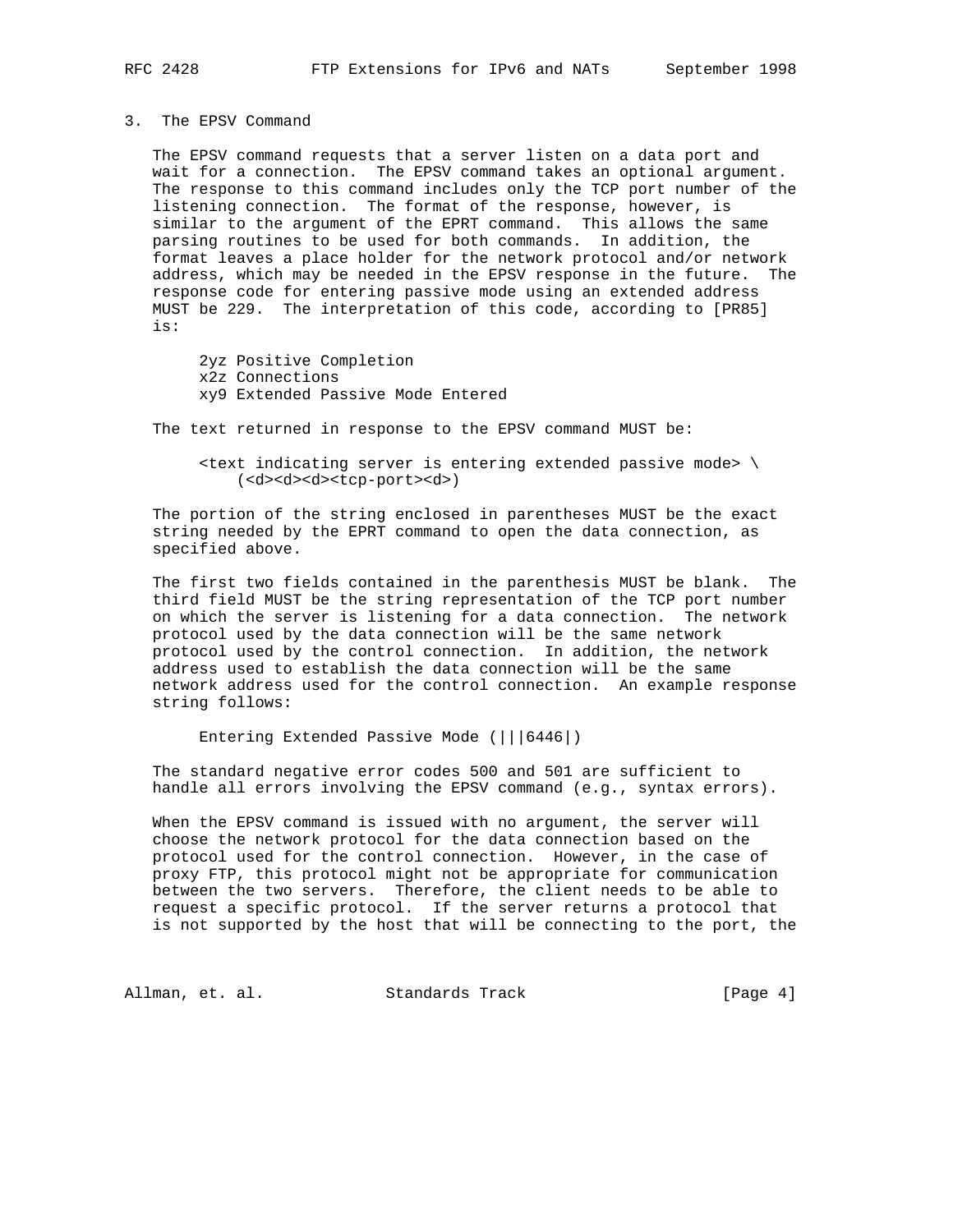client MUST issue an ABOR (abort) command to allow the server to close down the listening connection. The client can then send an EPSV command requesting the use of a specific network protocol, as follows:

EPSV<space><net-prt>

 If the requested protocol is supported by the server, it SHOULD use the protocol. If not, the server MUST return the 522 error messages as outlined in section 2.

 Finally, the EPSV command can be used with the argument "ALL" to inform Network Address Translators that the EPRT command (as well as other data commands) will no longer be used. An example of this command follows:

EPSV<space>ALL

 Upon receipt of an EPSV ALL command, the server MUST reject all data connection setup commands other than EPSV (i.e., EPRT, PORT, PASV, et al.). This use of the EPSV command is further explained in section 4.

#### 4. Command Usage

 For all FTP transfers where the control and data connection(s) are being established between the same two machines, the EPSV command MUST be used. Using the EPSV command benefits performance of transfers that traverse firewalls or Network Address Translators (NATs). RFC 1579 [Bel94] recommends using the passive command when behind firewalls since firewalls do not generally allow incoming connections (which are required when using the PORT (EPRT) command). In addition, using EPSV as defined in this document does not require NATs to change the network address in the traffic as it is forwarded. The NAT would have to change the address if the EPRT command was used. Finally, if the client issues an "EPSV ALL" command, NATs may be able to put the connection on a "fast path" through the translator, as the EPRT command will never be used and therefore, translation of the data portion of the segments will never be needed. When a client only expects to do two-way FTP transfers, it SHOULD issue this command as soon as possible. If a client later finds that it must do a three-way FTP transfer after issuing an EPSV ALL command, a new FTP session MUST be started.

Allman, et. al. Standards Track [Page 5]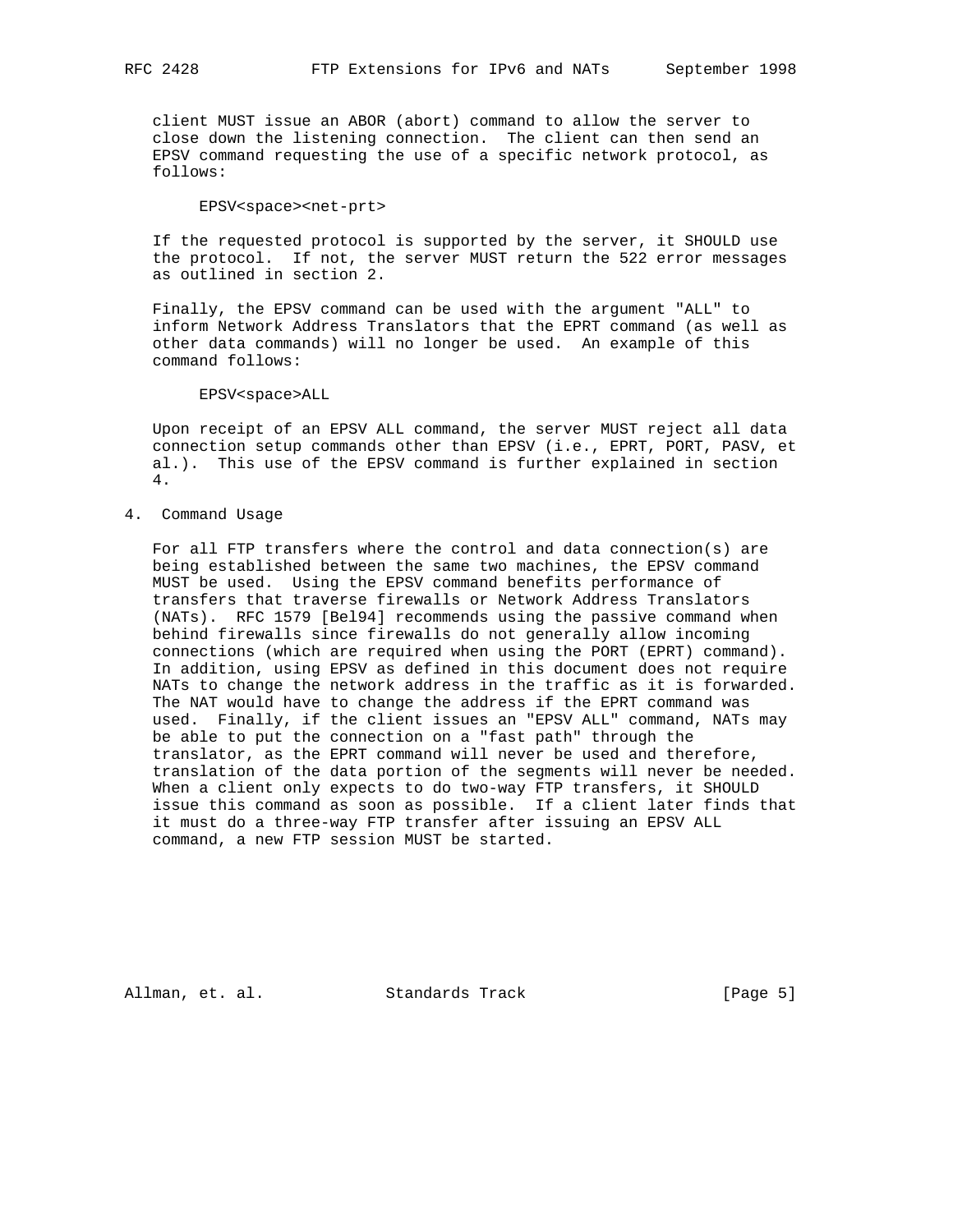5. Security Issues

 The authors do not believe that these changes to FTP introduce new security problems. A companion Work in Progress [AO98] is a more general discussion of FTP security issues and techniques to reduce these security problems.

6. Conclusions

 The extensions specified in this paper will enable FTP to operate over a variety of network protocols.

# References

- [AO98] Allman, M., and S. Ostermann, "FTP Security Considerations", Work in Progress.
- [Bel94] Bellovin, S., "Firewall-Friendly FTP", RFC 1579, February 1994.
- [Bra97] Bradner, S., "Key words for use in RFCs to Indicate Requirement Levels", BCP 14, RFC 2119, March 1997.
- [DH96] Deering, S., and R. Hinden, "Internet Protocol, Version 6 (IPv6) Specification", RFC 1883, December 1995.
- [HD96] Hinden, R., and S. Deering, "IP Version 6 Addressing Architecture", RFC 2373, July 1998.
- [Pis94] Piscitello, D., "FTP Operation Over Big Address Records (FOOBAR)", RFC 1639, June 1994.
- [Pos81a] Postel, J., "Internet Protocol", STD 5, RFC 791, September 1981.
- [Pos81b] Postel, J., "Transmission Control Protocol", STD 7, RFC 793, September 1981.
- [PR85] Postel, J., and J. Reynolds, "File Transfer Protocol (FTP)", STD 9, RFC 959, October 1985.
- [RP94] Reynolds, J., and J. Postel, "Assigned Numbers", STD 2, RFC 1700, October 1994. See also: http://www.iana.org/numbers.html

Allman, et. al. Standards Track (Page 6)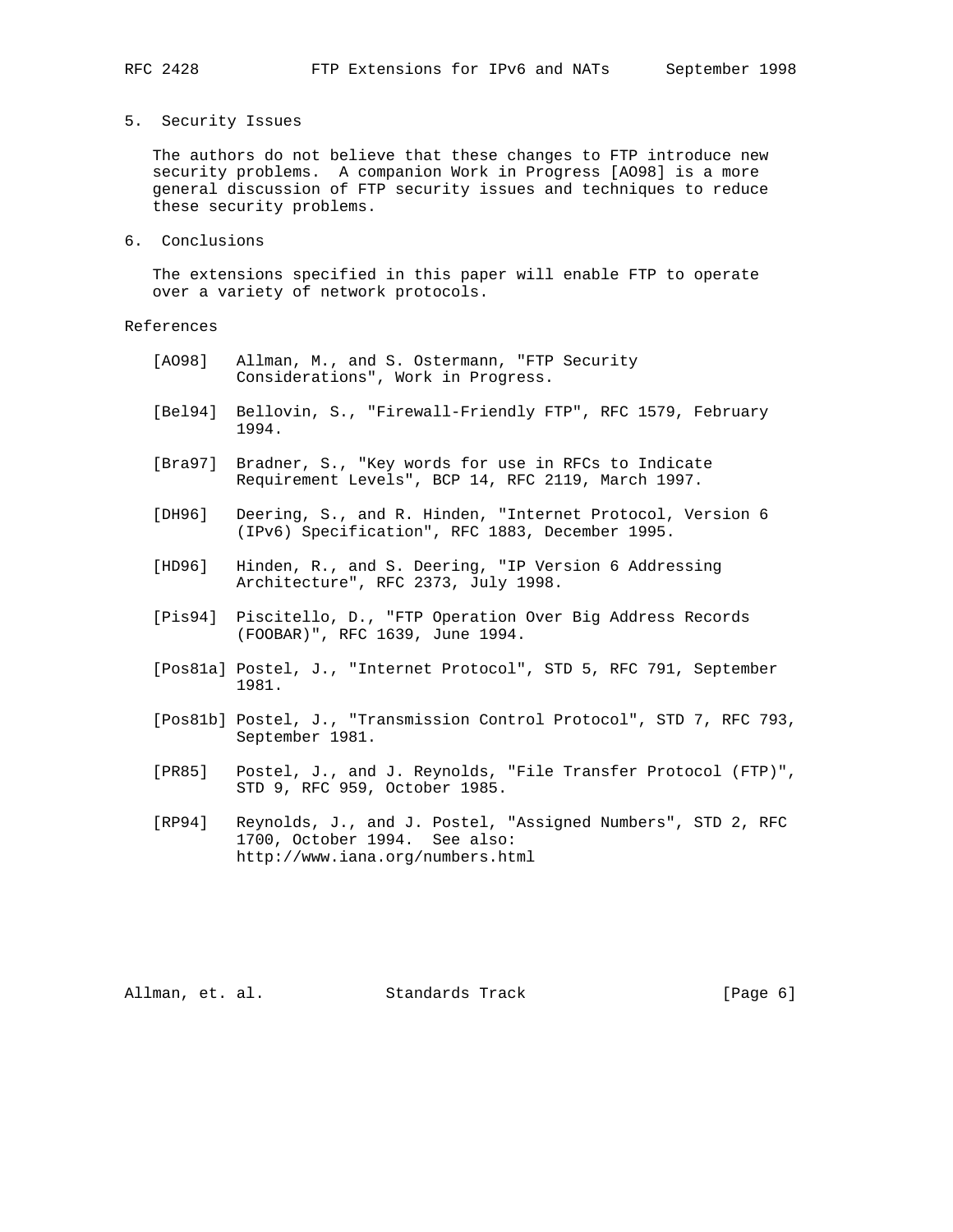Authors' Addresses

 Mark Allman NASA Lewis Research Center/Sterling Software 21000 Brookpark Rd. MS 54-2 Cleveland, OH 44135

 Phone: (216) 433-6586 EMail: mallman@lerc.nasa.gov http://gigahertz.lerc.nasa.gov/˜mallman/

 Shawn Ostermann School of Electrical Engineering and Computer Science Ohio University 416 Morton Hall Athens, OH 45701

 Phone: (740) 593-1234 EMail: ostermann@cs.ohiou.edu

 Craig Metz The Inner Net Box 10314-1954 Blacksburg, VA 24062-0314

 Phone: (DSN) 754-8590 EMail: cmetz@inner.net

Allman, et. al. Standards Track [Page 7]